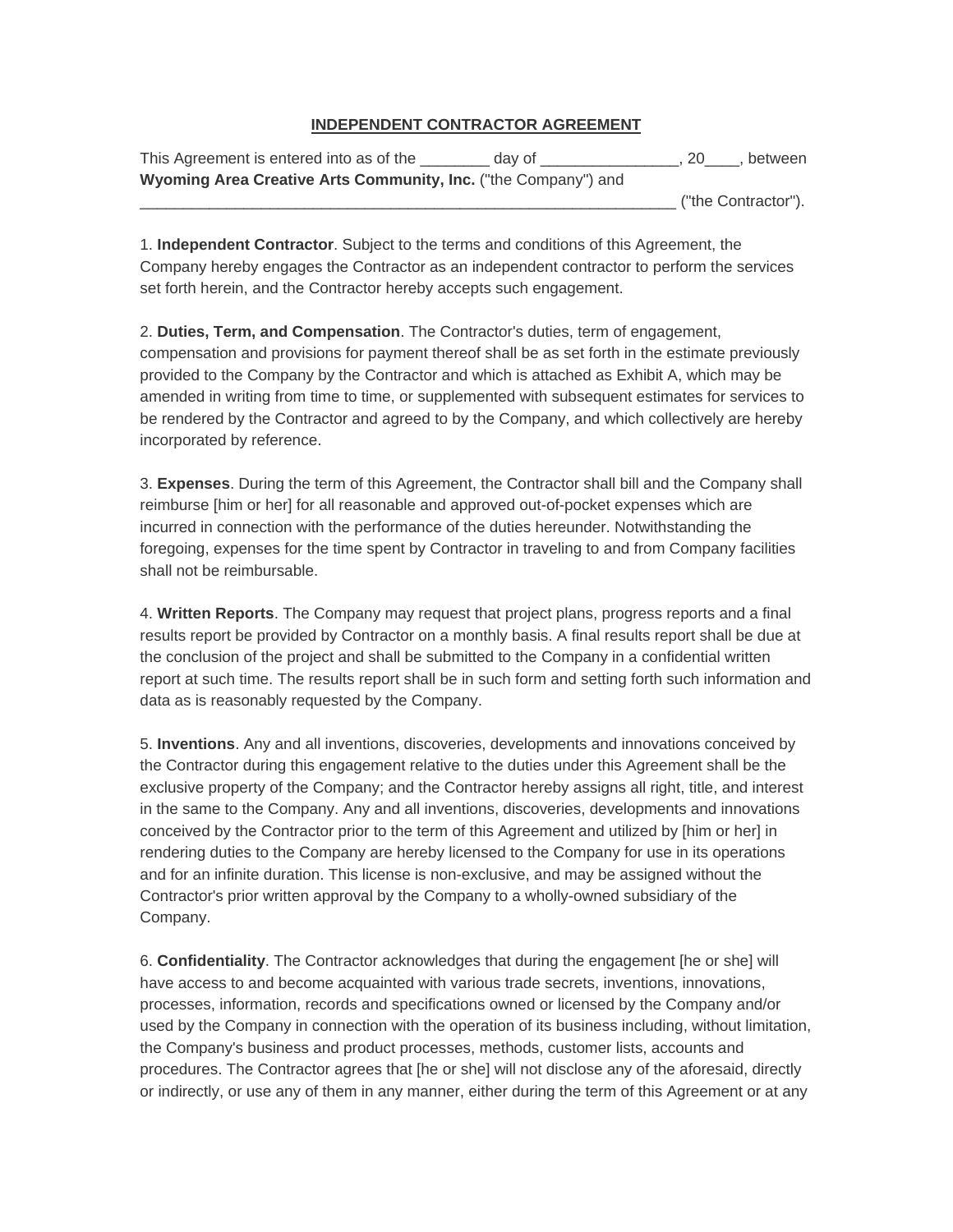time thereafter, except as required in the course of this engagement with the Company. All files, records, documents, blueprints, specifications, information, letters, notes, media lists, original artwork/creative, notebooks, and similar items relating to the business of the Company, whether prepared by the Contractor or otherwise coming into [his or her] possession, shall remain the exclusive property of the Company. The Contractor shall not retain any copies of the foregoing without the Company's prior written permission. Upon the expiration or earlier termination of this Agreement, or whenever requested by the Company, the Contractor shall immediately deliver to the Company all such files, records, documents, specifications, information, and other items in [his or her] possession or under [his or her] control. The Contractor further agrees that [he or she] will not disclose [his or her] retention as an independent contractor or the terms of this Agreement to any person without the prior written consent of the Company and shall at all times preserve the confidential nature of [his or her] relationship to the Company and of the services hereunder.

7. **Conflicts of Interest; Non-hire Provision**. The Contractor represents that [he or she] is free to enter into this Agreement, and that this engagement does not violate the terms of any agreement between the Contractor and any third party. Further, the Contractor, in rendering [his or her] duties shall not utilize any invention, discovery, development, improvement, innovation, or trade secret in which [he or she] does not have a proprietary interest. During the term of this agreement, the Contractor shall devote as much of [his or her] productive time, energy and abilities to the performance of [his or her] duties hereunder as is necessary to perform the required duties in a timely and productive manner. The Contractor is expressly free to perform services for other parties while performing services for the Company. For a period of six months following any termination, the Contractor shall not, directly or indirectly hire, solicit, or encourage to leave the Company's employment, any employee, consultant, or contractor of the Company or hire any such employee, consultant, or contractor who has left the Company's employment or contractual engagement within one year of such employment or engagement.

8. **Right to Injunction**. The parties hereto acknowledge that the services to be rendered by the Contractor under this Agreement and the rights and privileges granted to the Company under the Agreement are of a special, unique, unusual, and extraordinary character which gives them a peculiar value, the loss of which cannot be reasonably or adequately compensated by damages in any action at law, and the breach by the Contractor of any of the provisions of this Agreement will cause the Company irreparable injury and damage. The Contractor expressly agrees that the Company shall be entitled to injunctive and other equitable relief in the event of, or to prevent, a breach of any provision of this Agreement by the Contractor. Resort to such equitable relief, however, shall not be construed to be a waiver of any other rights or remedies that the Company may have for damages or otherwise. The various rights and remedies of the Company under this Agreement or otherwise shall be construed to be cumulative, and no one of the them shall be exclusive of any other or of any right or remedy allowed by law.

9. **Merger**. This Agreement shall not be terminated by the merger or consolidation of the Company into or with any other entity.

10. **Termination**. The Company may terminate this Agreement at any time by 10 working days' written notice to the Contractor. In addition, if the Contractor is convicted of any crime or offense, fails or refuses to comply with the written policies or reasonable directive of the Company, is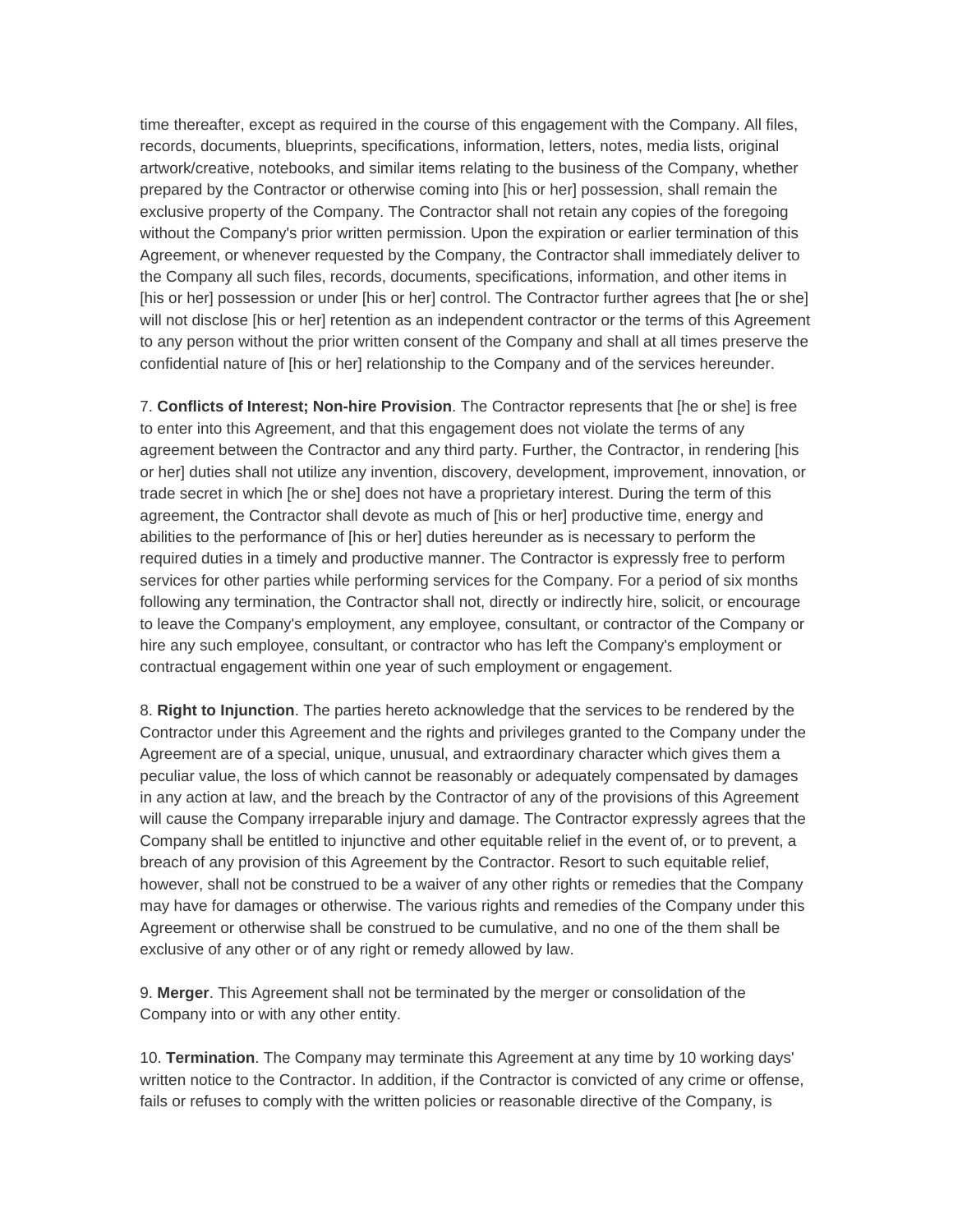guilty of serious misconduct in connection with performance hereunder, or materially breaches provisions of this Agreement, the Company at any time may terminate the engagement of the Contractor immediately and without prior written notice to the Contractor.

11. **Independent Contractor**. This Agreement shall not render the Contractor an employee, partner, agent of, or joint venturer with the Company for any purpose. The Contractor is and will remain an independent contractor in [his or her] relationship to the Company. The Company shall not be responsible for withholding taxes with respect to the Contractor's compensation hereunder. The Contractor shall have no claim against the Company hereunder or otherwise for vacation pay, sick leave, retirement benefits, social security, worker's compensation, health or disability benefits, unemployment insurance benefits, or employee benefits of any kind.

12. **Insurance**. The Contractor will carry liability insurance (including malpractice insurance, if warranted) relative to any service that [he or she] performs for the Company.

13. **Successors and Assigns**. All of the provisions of this Agreement shall be binding upon and inure to the benefit of the parties hereto and their respective heirs, if any, successors, and assigns.

14. **Choice of Law**. The laws of the state of Minnesota shall govern the validity of this Agreement, the construction of its terms and the interpretation of the rights and duties of the parties hereto.

15. **Arbitration**. Any controversies arising out of the terms of this Agreement or its interpretation shall be settled in the State of Minnesota in accordance with the rules of the American Arbitration Association, and the judgment upon award may be entered in any court having jurisdiction thereof.

16. **Headings**. Section headings are not to be considered a part of this Agreement and are not intended to be a full and accurate description of the contents hereof.

17. **Waiver**. Waiver by one party hereto of breach of any provision of this Agreement by the other shall not operate or be construed as a continuing waiver.

18. **Assignment**. The Contractor shall not assign any of [his or her] rights under this Agreement, or delegate the performance of any of [his or her] duties hereunder, without the prior written consent of the Company.

19. **Notices**. Any and all notices, demands, or other communications required or desired to be given hereunder by any party shall be in writing and shall be validly given or made to another party if personally served, or if deposited in the United States mail, certified or registered, postage prepaid, return receipt requested. If such notice or demand is served personally, notice shall be deemed constructively made at the time of such personal service. If such notice, demand or other communication is given by mail, such notice shall be conclusively deemed given five days after deposit thereof in the United States mail addressed to the party to whom such notice, demand or other communication is to be given as follows: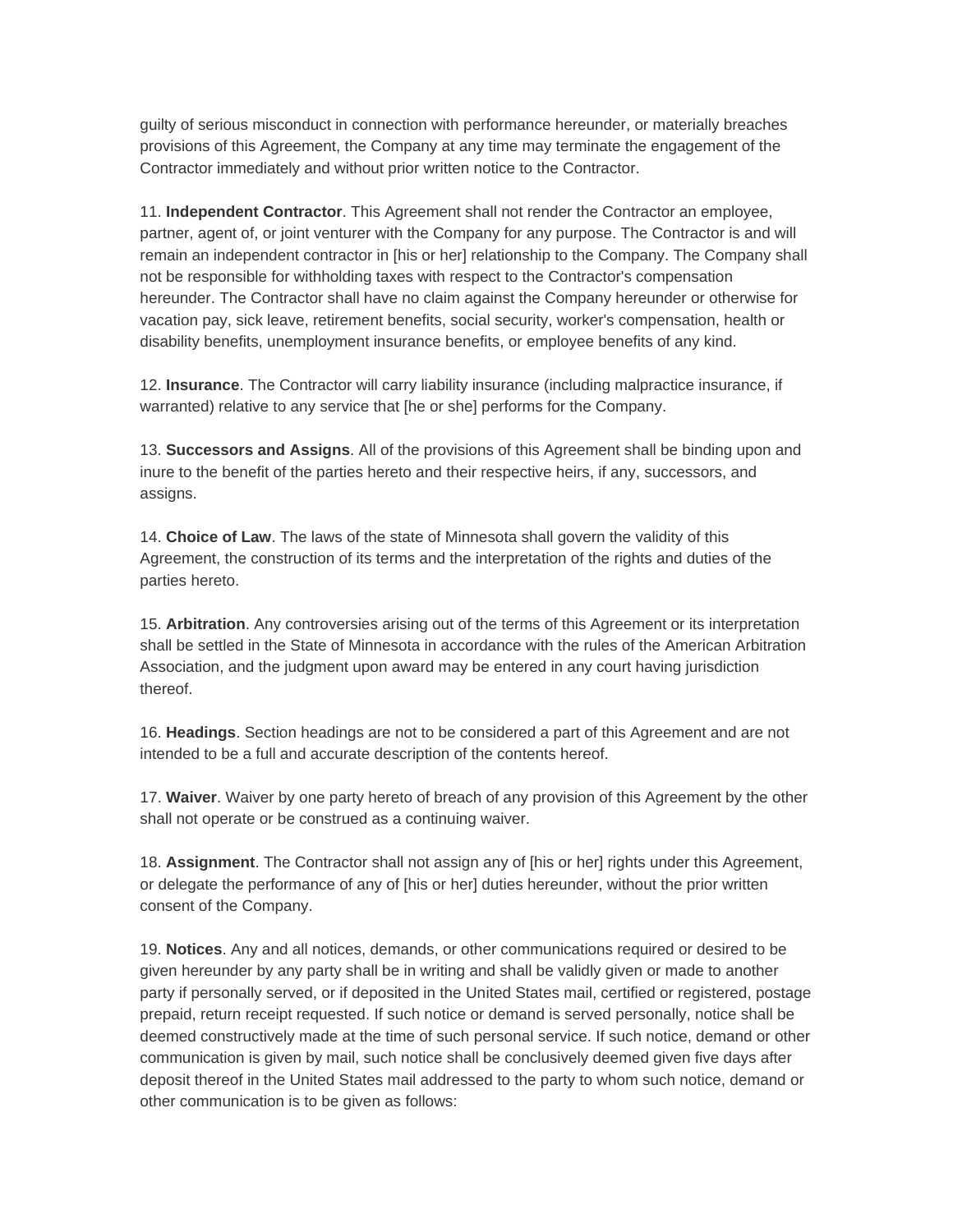| If to the Contractor: |  |
|-----------------------|--|
| Name:                 |  |
| Street Address:       |  |
| City, State, Zip:     |  |

*If to the Company:* The Wyoming Area Creative Arts Community, Inc. 5521 East Viking Blvd, P.O. Box 608 Wyoming, MN 55092

Any party hereto may change its address for purposes of this paragraph by written notice given in the manner provided above.

20. **Modification or Amendment**. No amendment, change or modification of this Agreement shall be valid unless in writing signed by the parties hereto.

21. **Entire Understanding**. This document and any exhibit attached constitute the entire understanding and agreement of the parties, and any and all prior agreements, understandings, and representations are hereby terminated and canceled in their entirety and are of no further force and effect.

22. **Unenforceability of Provisions**. If any provision of this Agreement, or any portion thereof, is held to be invalid and unenforceable, then the remainder of this Agreement shall nevertheless remain in full force and effect.

IN WITNESS WHEREOF the undersigned have executed this Agreement as of the day and year first written above. The parties hereto agree that facsimile signatures shall be as effective as if originals.

Wyoming Area Creative Arts Community, Inc.

| R١<br>◡  |  |
|----------|--|
| Ħ<br>75ء |  |

| <b>Contractor Name:</b> |  |                     |
|-------------------------|--|---------------------|
| Bv:                     |  |                     |
| Its:                    |  | (title or position) |